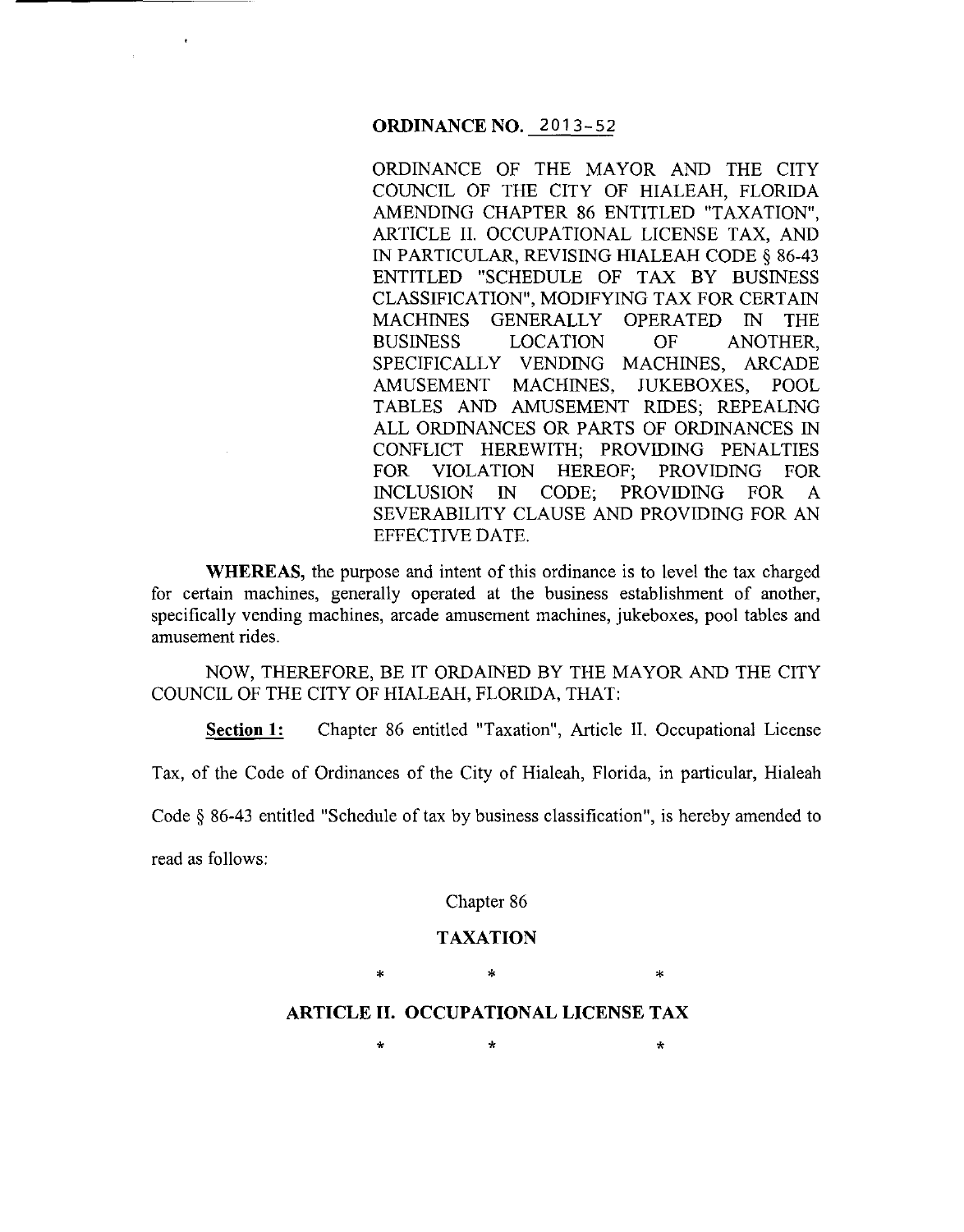# ORDINANCE NO. 2013 - <sup>52</sup> Page 2

# **Sec. 86-43. Schedule of tax by business classification.**

The amount of business tax that shall be paid by the different classifications of businesses shall be as set forth in the following schedule opposite each classification; such tax shall be computed annually unless otherwise specified. The schedule generally follows the order and numerical sequences of the North American Industrial Classification System (NAICS). Regulatory requirements for specific business activities are listed in the schedule as well as the tax.

# *Industry*

# *Description and Regulation Tax*

\* \* \*

|   | SECTORS 44 and RETAIL TRADE |  |
|---|-----------------------------|--|
| 4 |                             |  |

\* \* \*

| Subsector 454 | Nonstore-Non-store Retailers              |          |
|---------------|-------------------------------------------|----------|
|               | 454113. Mail-Order Houses                 | 100.00   |
|               | 454210. Vending Machine Operators.        | $50.00*$ |
|               | (per machine)                             |          |
|               | *No transfer of business tax receipt      | 25.00*** |
|               | allowed. New business tax receipt         |          |
|               | must be issued if machine is to be        |          |
|               | placed or transferred to a new location.  |          |
|               | County and state licenses required.       |          |
|               | ***If business tax receipt is current and |          |
|               | paid for the fiscal year.                 |          |

| Á.               | sk.               | ×                                                                                                                                                         |          |
|------------------|-------------------|-----------------------------------------------------------------------------------------------------------------------------------------------------------|----------|
| <b>SECTOR 71</b> | <b>RECREATION</b> | ARTS, ENTERTAINMENT, AND                                                                                                                                  |          |
|                  |                   | $\star$                                                                                                                                                   |          |
| Subsector 713    |                   | Amusement and Recreation Industries                                                                                                                       |          |
|                  |                   | All businesses in this Subsector                                                                                                                          | 100.00   |
|                  | Exceptions:       |                                                                                                                                                           |          |
|                  | 18)               | 713120A. Amusement Arcades. Type<br>I or Type II* (per location machine,<br>maximum 4 type Type II machines per<br>article Article III of chapter Chapter | $50.00*$ |
| ×                | ×                 | $\star$                                                                                                                                                   |          |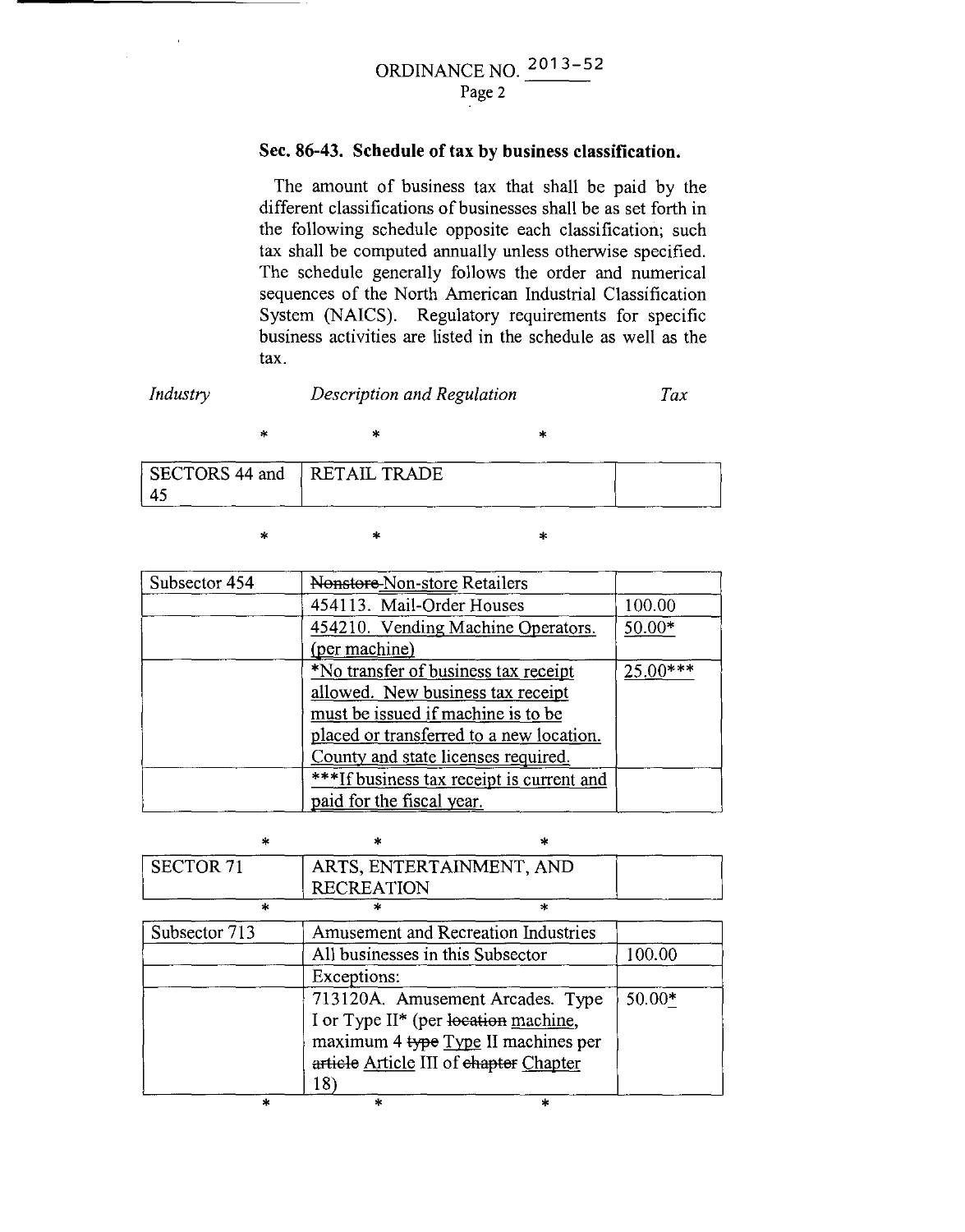# ORDINANCE NO. 2013-52 Page 3

| 713120D. Amusement center         |  |
|-----------------------------------|--|
| machines – bingo halls for adults |  |
| only.*                            |  |

| $\ast$ $\ast$ | $\star$ $\star$ |
|---------------|-----------------|
|               |                 |

 $\label{eq:2.1} \frac{1}{\sqrt{2\pi}}\int_{0}^{\infty}\frac{dx}{\sqrt{2\pi}}\,dx$ 

| *No transfer of business tax receipt      | 25.00*** |
|-------------------------------------------|----------|
| allowed. New business tax receipt         |          |
| must be issued if machine is to be        |          |
| placed or transferred to a new location.  |          |
| County and state licenses required.       |          |
| ***If business tax receipt is current and |          |
| paid for the fiscal year.                 |          |
| 713120E. Amusement (Kiddie) Rides         | 50.00*   |
| (per machine)                             |          |
| *No transfer of business tax receipt      | 25.00*** |
| allowed. New business tax receipt         |          |
| must be issued if machine is to be        |          |
| placed or transferred to a new location.  |          |
| County and state licenses required.       |          |
| ***If business tax receipt is current and |          |
| paid for the fiscal year.                 |          |

| 713990. All Other Amusement and | 100.00 |
|---------------------------------|--------|
| Recreation Industries.          |        |
| Exceptions:                     |        |
| 713990A. Dancehalls             | 225.00 |

 $\mathcal{L}^{\text{max}}_{\text{max}}$ 

| 713990M. All Other Amusement              |            |
|-------------------------------------------|------------|
| Recreation-Industries. Music              |            |
| machines, jukeboxes and video             |            |
| jukeboxes. Only one permitted.            |            |
| Requires sticker:                         |            |
| Each individual machine                   | 150.00*    |
|                                           | $50.00*$   |
| *No transfer of business tax receipt      | $25.00***$ |
| allowed. New business tax receipt         |            |
| must be issued if machine is to be        |            |
| placed or transferred to a new location.  |            |
| County and state licenses required.       |            |
| ***If business tax receipt is current and |            |
| paid for the fiscal year.                 |            |
| 713990P. Pool Tables. (per table)         | $75.00*$   |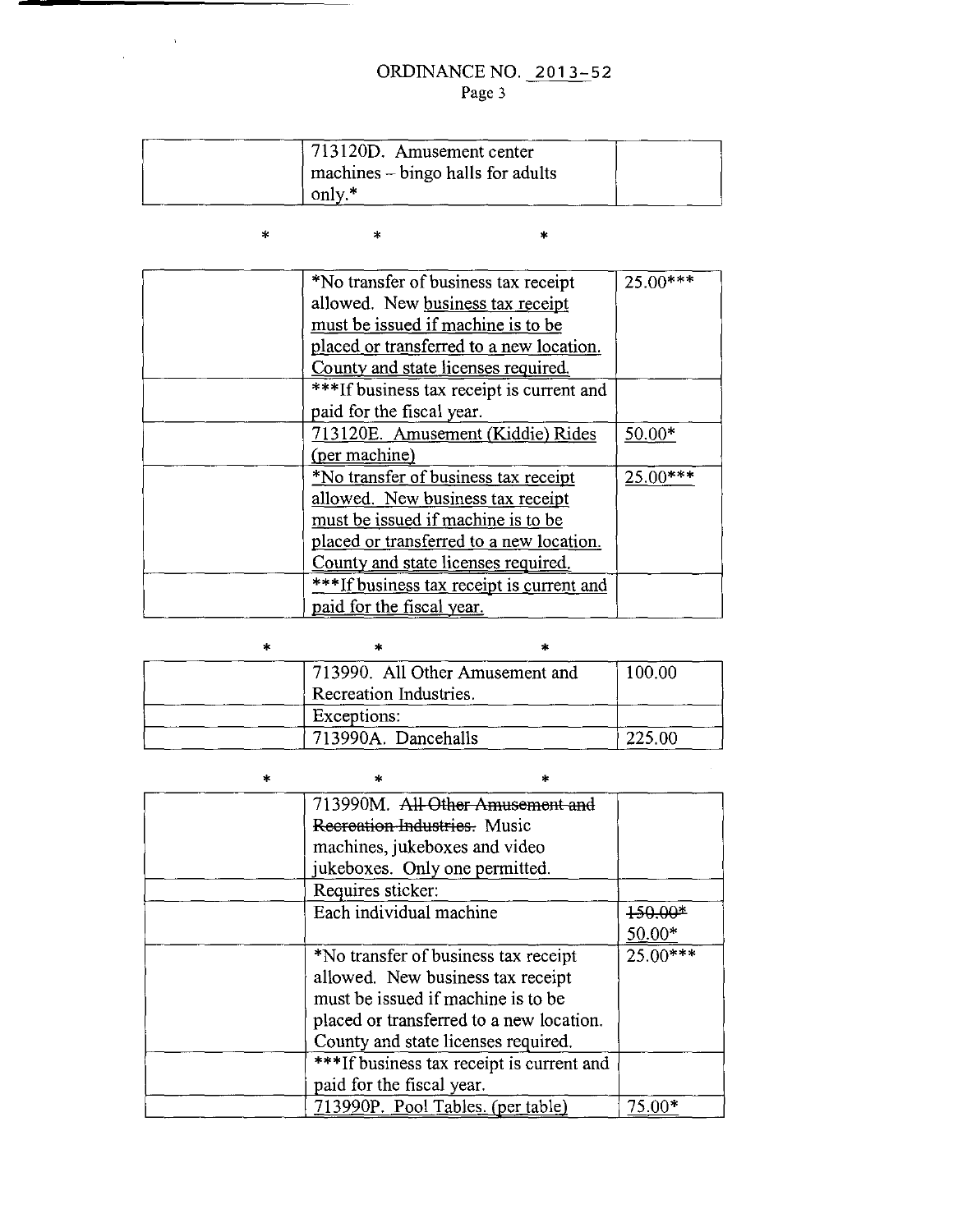# ORDINANCE NO. 201 3-52 Page 4

| <i>*No transfer of business tax receipt</i> | $25.00***$ |
|---------------------------------------------|------------|
| allowed. New business tax receipt           |            |
| must be issued if machine is to be          |            |
| placed or transferred to a new location.    |            |
| County and state licenses required.         |            |
| ***If business tax receipt is current and   |            |
| paid for the fiscal year.                   |            |

#### **Section 2: Repeal of Ordinances in Conflict.**

All ordinances or parts of ordinances in conflict herewith are hereby repealed to the extent of such conflict.

\* \*

# **Section 3: Penalties.**

\*

 $\bar{\Delta}$ 

Every person violating any provision of the Code or any ordinance, rule or regulation adopted or issued in pursuance thereof shall be assessed a civil penalty not to exceed \$500.00 within the discretion of the court or administrative tribunal having jurisdiction. Each act of violation and each day upon which any such violation shall occur shall constitute a separate offense. In addition to the penalty prescribed above, the City may pursue other remedies such as abatement of nuisance, injunctive relief, administrative adjudication and revocation of licenses or permits.

#### **Section 4: Inclusion in Code.**

The provisions of this ordinance shall be included and incorporated in the Code of Ordinances of the City of Hialeah, as an addition or amendment thereto, and the sections of this ordinance shall be renumbered to conform to the uniform numbering system of the Code.

## **Section 5: Severability Clause.**

If any phrase, clause, sentence, paragraph or section of this ordinance shall be declared invalid or unconstitutional by the judgment or decree of a court of competent jurisdiction, such invalidity or unconstitutionality shall not affect any of the remaining phrases, clauses, sentences, paragraphs or sections of this ordinance.